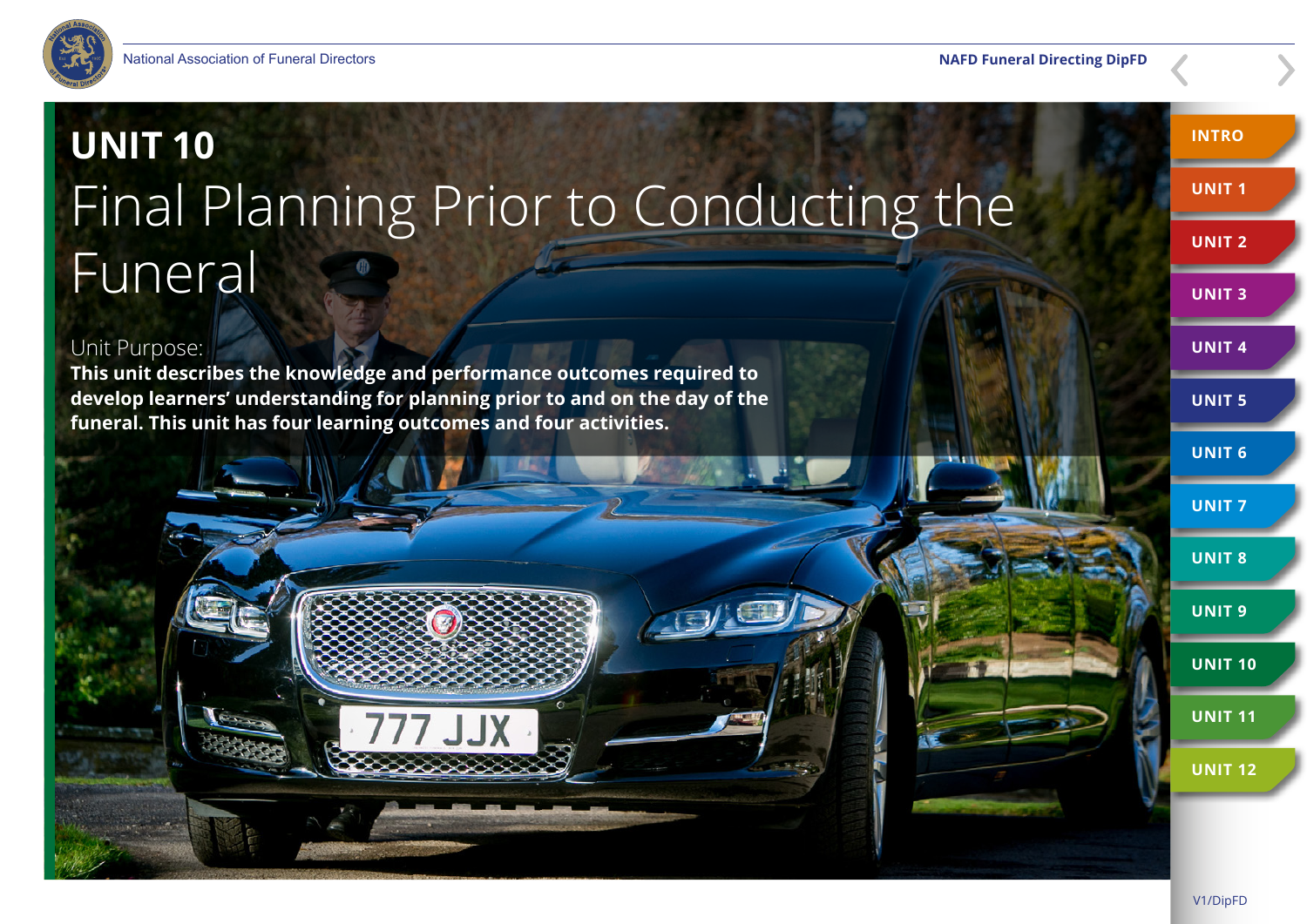

## **UNIT 10 -** Final Planning Prior to Conducting the Funeral

### **Introduction**

#### **Activity 1**

Before starting this unit, take time to think about the process of arranging for the day of the funeral. Describe some of the last minute checks which need to be performed prior to the funeral taking place.

**Upload to your portfolio**

| Learning outcome   Unit criteria |                                                                                 |
|----------------------------------|---------------------------------------------------------------------------------|
|                                  | Understand the benefits of contingency planning prior to the day of the funeral |
|                                  | Understand the need to cross-check identification of the deceased               |
| 3                                | Know how to arrange floral tributes and dress the coffin                        |
| 4                                | Understand the final checks prior to conducting the funeral                     |

#### **Activity 2**

Make a list of all the things that could potentially go wrong in the preparation of the funeral. Note what preventative action you could take for each potential problem / disaster!

**Upload to your portfolio**

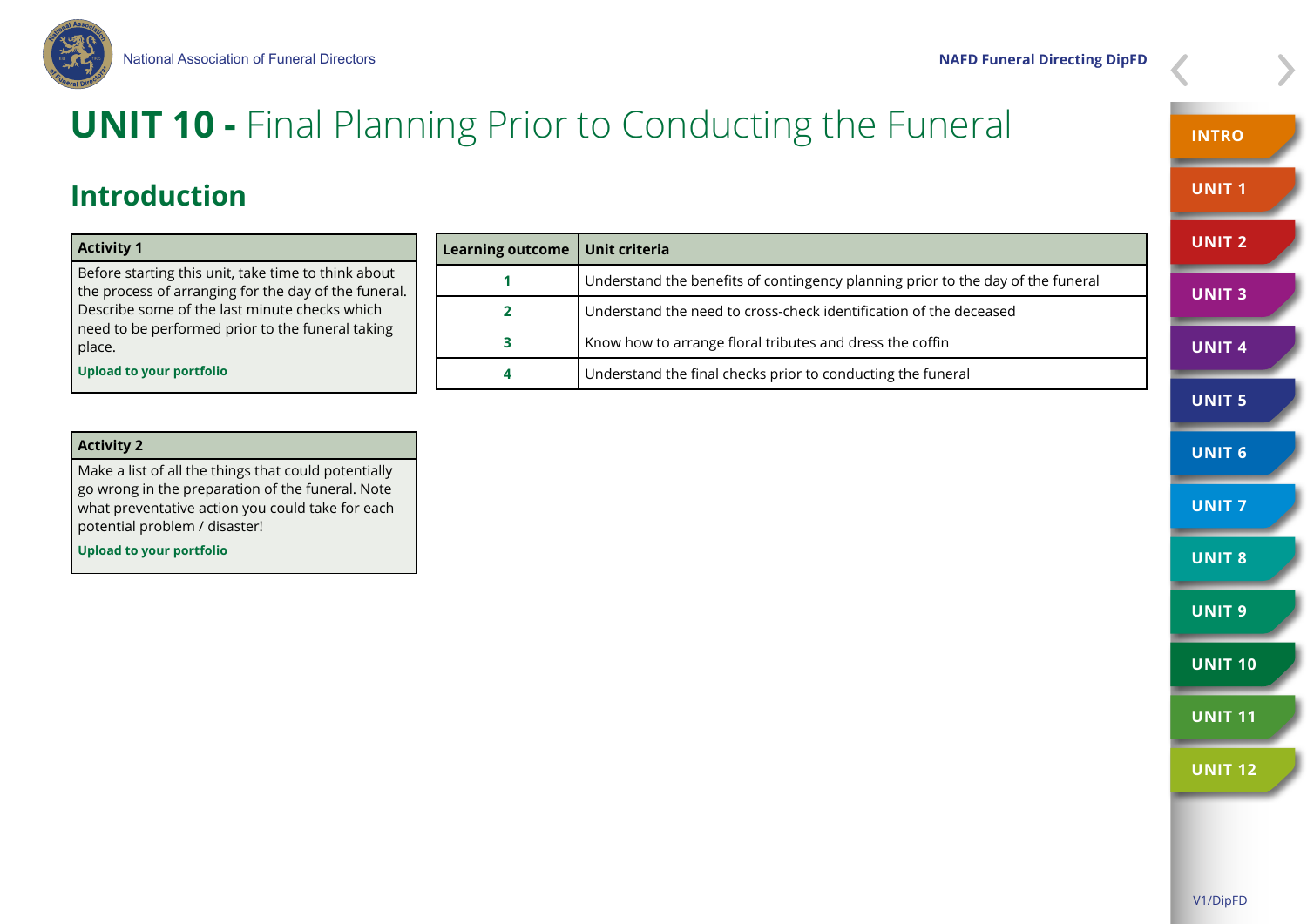

### **UNIT 10 -** LO1.0 Understand the benefits of contingency planning prior to the day of the funeral

There are a few occasions when even the best laid plans go awry. There will be items left behind, for example:

- A floral tribute is left at the premises and noticed by a member of the family, rather than shrugging and saying "Oh well ", arranging for the flowers to be brought to the service and being available for the family to see will disperse the situation.
- A hearse that will not start cannot easily be remedied and there are very few companies who have hearses available to bring out at a moment's notice. But honesty and decisiveness will disperse most situations that the conductor comes across.

If things go wrong, the majority of families require an apology not a refund and quick action by the conductor/funeral director perhaps will show leadership. Sadly, negativity of experience spreads much quicker than experiencing a flawless service. Come the day of the funeral there will have been elements already organised, the coffin, flowers, doves, a piper or bugler and hymn / song sheets for example, but all of these elements will need to be pulled together in order for the funeral to run smoothly.

Contingency planning is a "What if?" skill important in all types of planning activities.

The objective of contingency planning is not to identify and develop a plan for every possible contingency. That would be impossible and a waste of time. Rather, the objective is to think about major contingencies and possible responses. Few situations actually unfold according to the assumptions of a plan.

Funeral directors who have given thought to contingencies and possible responses are more likely to successfully plan and conduct the funeral.

- Address all funeral related-critical activities No matter where your contingency planning starts, a good plan identifies critical operational functions, and it outlines a way to minimize the risks occurring
- $\blacksquare$  Identify risks The first part of an effective risk analysis is to identify the various risks that the funeral may face.

What has the potential to significantly disrupt or harm the planning and conducting of the funeral? The end result of a risk analysis is usually a huge list of potential threats. If you try to produce a contingency plan for each, you may be overwhelmed.

 $\blacksquare$  Prioritising risks – One of the greatest challenges of contingency planning is making sure you don't over plan too much!

You need a careful balance between over preparation for something that may never happen, and adequate preparation so that you can respond quickly and effectively to a crisis situation when necessary.

To prompt your thinking and form the basis of your contingency plan, the following information aims to assist you:

- Consider events that possibly could occur pre and post funeral that would require a response?
- What potential disasters might happen just before or during the funeral?
- What is the worst-case scenario of events for the situation?
- What scenarios are possible for the situation?
- What event would cause the greatest disruption: how could it be avoided?
- Who or what might impede implementation of the plan?

Use these principles in your risk assessment and contingency planning process.

**INTRO**

**UNIT 1**

**UNIT 2**

**UNIT 3**

**UNIT 4**

**UNIT 5**

**UNIT 6**

**UNIT 7**

**UNIT 8**

**UNIT 9**

**UNIT 10**

**UNIT 11**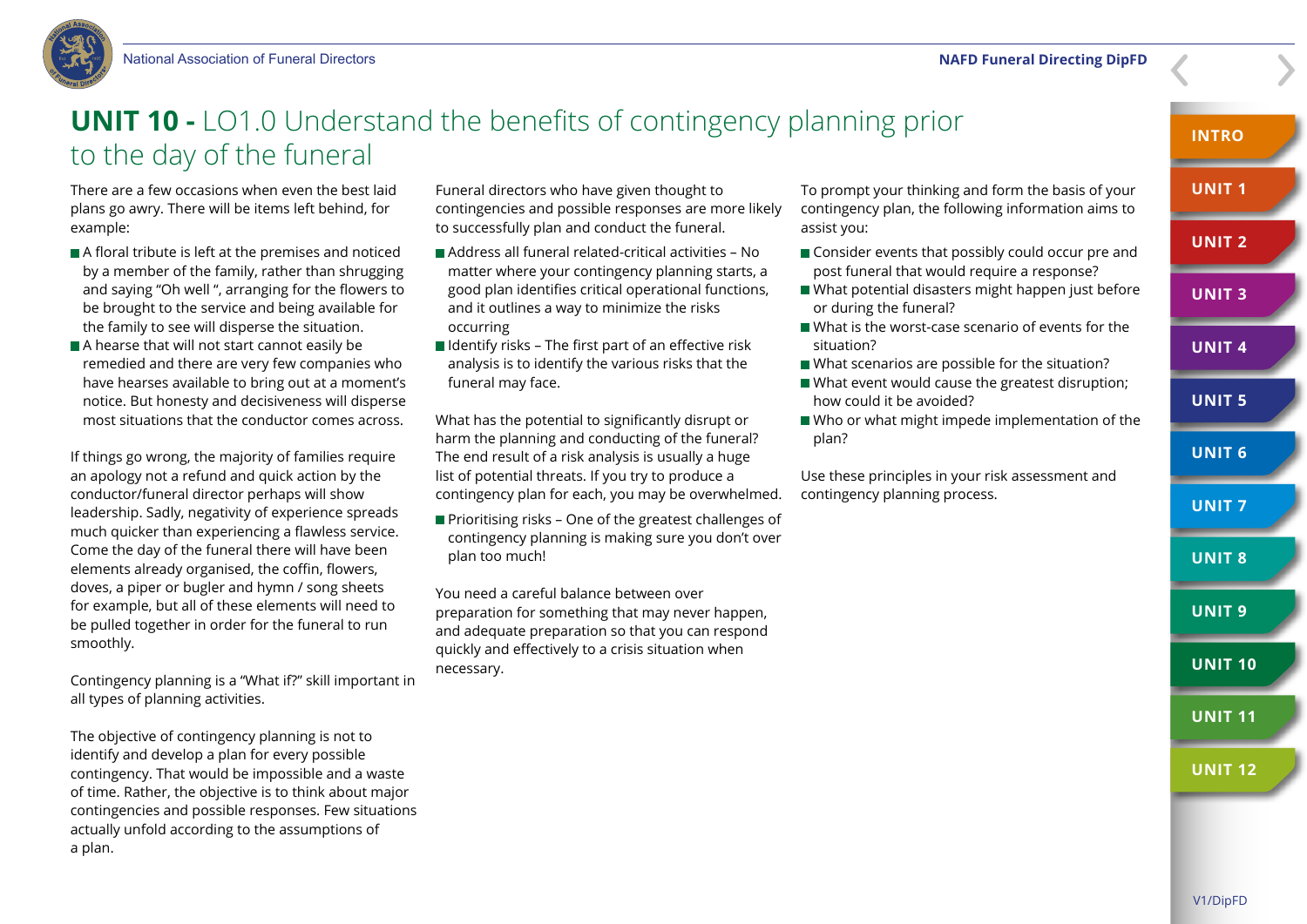

### **UNIT 10 -** LO1.1 Understand the benefits of contingency planning prior to the day of the funeral

#### **Developing the Contingency Plan - Guidelines**

Remember these guidelines when it's time to prepare your contingency plan. Your main goal is to maintain funeral business operations. Look closely at what you need to do to deliver excellent client service before, during and after the funeral service. Planning of:

- Organising the funeral service team, clients and mourners
- Assessing risks and opportunities to avoid
- $\blacksquare$  Critical Thinking identifying and evaluating solutions for feasibility prior to implementation.
- Delegating roles, responsibilities and levels of authority, as appropriate, to other team members where appropriate
- Communicating, Negotiating and Reviewing with clients, external contacts and team members
- **Time Management.**

Define time periods – What must be done during the first hour of the plan being implemented? The first day? The first week? If you break down the plan, you're less likely to leave out important details. Identify the triggers – What specifically will cause you to implement the contingency plan? Decide which actions you'll take, and when. Determine who is in charge at each stage and what type of reporting process they must follow. Keep the plan simple, use clear and plain language.

Manage the risks – Look for opportunities to reduce risk, wherever possible. This may help you reduce, or even eliminate, the need for full contingency plans in certain areas.

Identify operational inefficiencies – Provide a standard to document your planning process, and find opportunities for performance improvement.

It is always wise to research the route that is to be taken and if necessary a "dry run" undertaken, especially if the venue is unknown to the Conductor / Funeral Director – leave nothing to chance. It would go without saying that a hearse driving around attempting to find an address does not give a very good image. With overhead imagery available such as Google Earth, the route or location can be easily described to the other drivers in the funeral cortege.

There are elements of the funeral that need to be in place before the cortege reaches the venue. Seats may need to be reserved for the members of family, ensuring that even with a packed venue, the most important people have seats. Hymn sheets / orders of service need be distributed to those attending, not forgetting the Officiant, the organist and family. Any music requested to be played at the venue needs to be there in advance, test played if possible if the funeral director is providing the player, with the Officiant informed of the music to be played.

If it is custom for the names of those attending to be recorded, then those recording the names or handing out cards need to be in place before anyone arrives and boxes placed near the exit for the cards to be collected in afterwards. Some venues, including churches and chapels will allow donation boxes for the chosen charity to be placed either inside or outside of the premises, however this should always be checked upon with for example the church wardens or clergy prior to the funeral.

Ensure all arrangements agreed with the client are followed through and put into action. Cross check all actions with another colleague in readiness for the day.

Keep in touch with the client from the first conversation and throughout proceedings. They need to know what has been arranged, when and how.

#### **Activity 3**

Prepare a contingency plan, considering everything that could go wrong on the day of the funeral. Consider all internal and external factors such as staff, vehicles, mourners, the church, crematorium or burial ground. Write a plan of action for each factor that you have identified.

**Upload to your portfolio**

**INTRO**

**UNIT 1**

**UNIT 2**

**UNIT 3**

**UNIT 4**

**UNIT 5**

**UNIT 6**

**UNIT 7**

**UNIT 8**

**UNIT 9**

**UNIT 10**

**UNIT 11**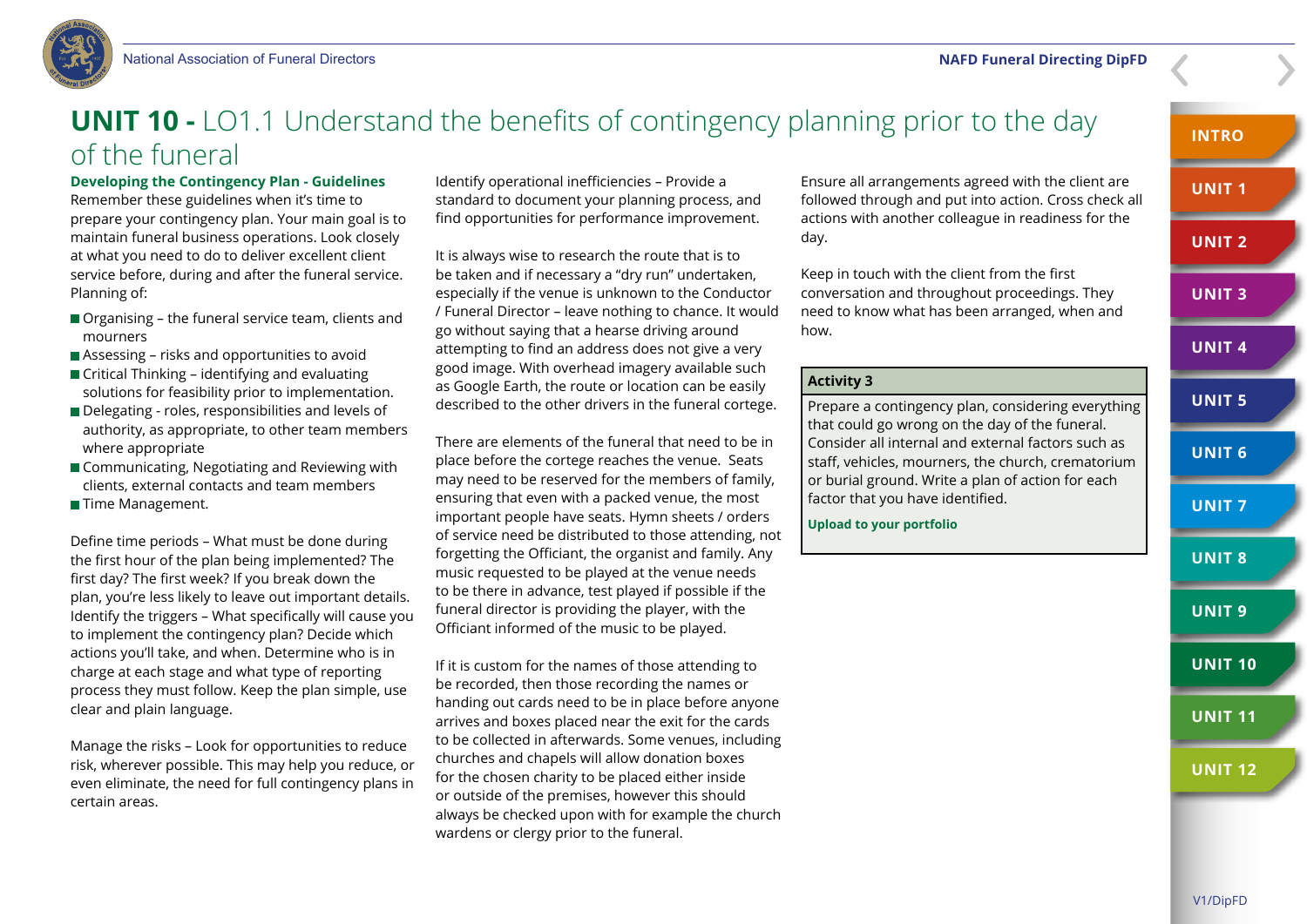

### **UNIT 10 -** LO2.0 Understand the need for cross-check identification of the deceased

#### **Activity 4**

Take this opportunity to check the business procedures for identification of the deceased within your current workplace. Approach the task as an internal audit and record your findings.

#### **Upload to your portfolio**

Once the Funeral Director / Conductor is conversant with the details of the funeral, the following checks should be made:

- Check the name of the deceased on the wristband and check the name on the nameplate on the coffin/casket. Two members of staff should then sign the mortuary register to confirm that they have put the correct body in the correct coffin/ casket
- When the coffin/casket is ready, and the deceased is also ready, the deceased should be placed in it. This should always be done by at least two members of staff for manual handling purposes, paying particular attention to any health and safety and/or manual handling guidelines in force at the funeral company.

The new NAFD Code of Practice requirement states:

- Where possible, your client is always kept informed of the precise location of the deceased person they have entrusted into your care
- You keep an accurate and comprehensive written or electronic record of all deceased persons who are brought into your care. This record must be sufficiently detailed to record all actions and activities carried out in relation to each deceased person. This record must be retained for a minimum of 10 years

You have suitable systems in place to ensure all deceased people in your care can be easily identified by an external inspector without any assistance from staff.

The deceased should then lie, as designated, awaiting the funeral. Where premises have the facility to put the name of deceased on the door of the chapel of rest, it should be the responsibility of both the person(s) placing the body in the chapel, and the person(s) showing relatives in to pay their last respects to ensure that the name on the door is the same as the name on the coffin/casket. Before showing visitors in to pay their last respects, a member of staff should check the wristband again. It should also be the responsibility of whoever shows a family into the chapel of rest to ensure that all instructions have been complied with in respect of clothing, personal effects, jewellery, etc. This information should be on the funeral arrangement form.

Two members of staff should always be present as the lid is placed on the coffin/casket. They should check that the name on the wristband is the same as the name on the lid, which should then be checked to the name of the funeral for which they are preparing.

Clearly, it is not only essential to ensure all deceased are identifiable through internal tracking processes, but likewise, their personal effects as stated in the Code under O(3.6) which states, you have systems in place to ensure that any personal effects of deceased persons in your care are accurately recorded and securely stored.

Therefore, the body should be checked for any jewellery. Any instructions for jewellery should be strictly adhered to. In case of doubt, the arranging office (if different from where the funeral is leaving) and/or family should be contacted for clarification. It should be the responsibility of the funeral arranger to get a family's instructions in respect of jewellery. If there is no jewellery, then the words "No jewellery" should be written on the arrangement form. These two members of staff should then sign the mortuary register, verifying the identity of the deceased they have sealed in the coffin/casket and also that instructions concerning jewellery have been observed.

It should be the responsibility of the conductor of the funeral and the hearse driver jointly to ensure that the correct coffin/casket is taken on the correct funeral. This must be done by carrying out a physical check of the nameplate on the coffin to ensure that it is the correct one.

If a small nameplate is attached to the head end of the coffin, identification can also be confirmed by checking it with the nameplate placed on the coffin lid.

**INTRO**

**UNIT 3**

**UNIT 2**

**UNIT 4**

**UNIT 7**

**UNIT 8**

**UNIT 9**

**UNIT 10**

**UNIT 11**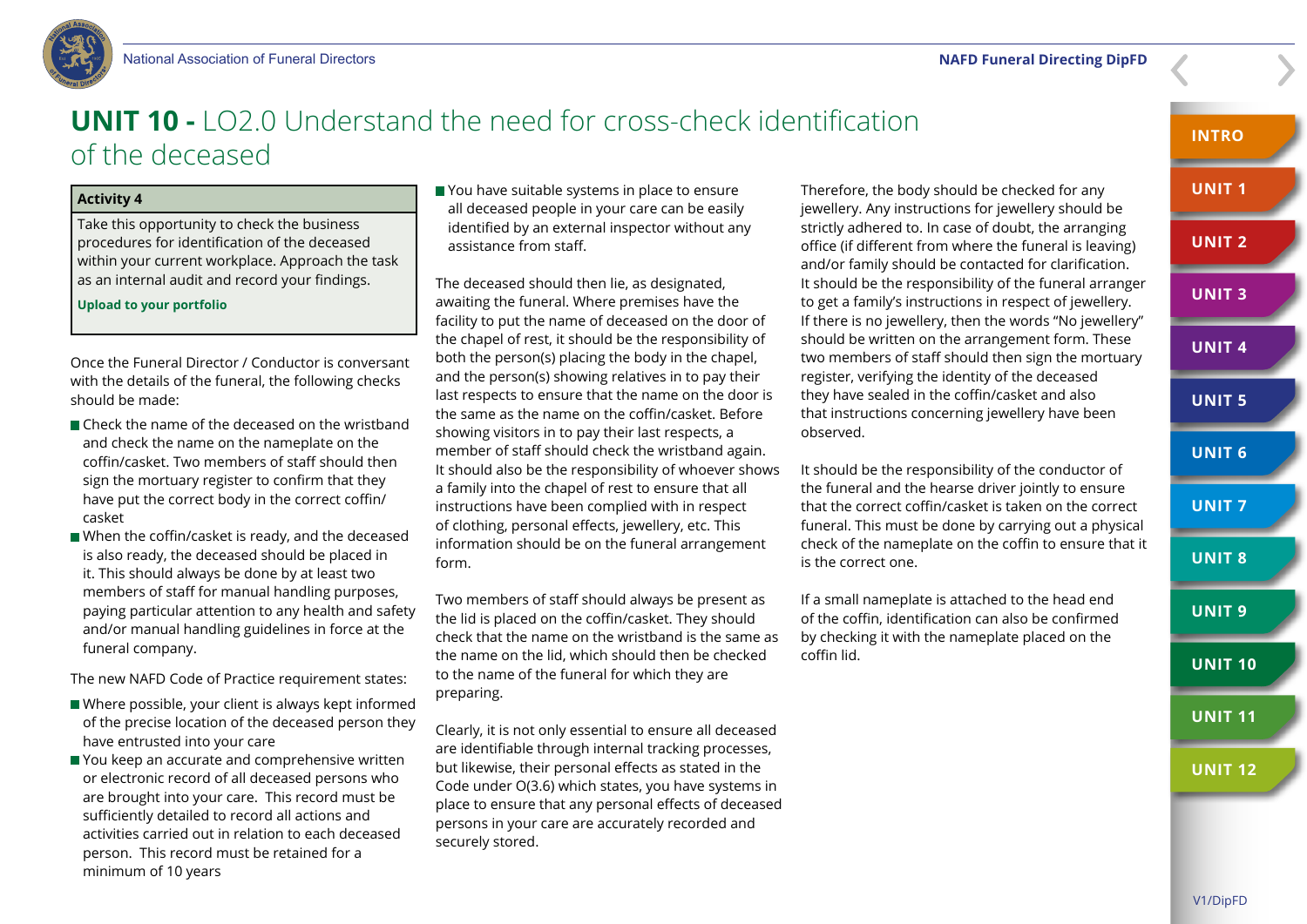



### **UNIT 10 -** LO3.0 Know how to arrange the floral tributes and dressing of the coffin

Once the above checks have been carried out, the coffin should be dressed with the main floral tribute/s and these firmly secured in place either by using floral wire or non-slip matting for example. Before placing the coffin in the hearse, there should be sufficient staff/manual handling equipment available to safeguard the movement of the coffin into the hearse. Careful consideration should be given to make sure no damage to the coffin or floral tribute/s occur during this process.

Unless otherwise arranged, the coffin will be placed feet first into the hearse and care taken to guarantee it is being held safely until the whole of the coffin has entered the hearse, at which point it should be secured by whichever method is available to do so, in the hearse.

Once the coffin has been placed in the hearse, any remaining flowers arranged tastefully around the coffin inside the hearse and depending on the quantity and weather conditions, any extras placed on the roof and secured to the flower rails. If there are a large number of flowers expected, a flower car may have been arranged and this also should be loaded carefully.

Flowers should not be placed in the boots of vehicles, as they can be damaged or forgotten, however, this may be unavoidable due to flowers being at the house or church in larger numbers than anticipated. In such cases the conductor must make a note of the fact and ensure that the flowers are removed, and displayed, at the same time as the rest of the flowers.



**INTRO UNIT 1 UNIT 2 UNIT 3 UNIT 4 UNIT 5 UNIT 6 UNIT 7 UNIT 8 UNIT 9 UNIT 10 UNIT 11 UNIT 12**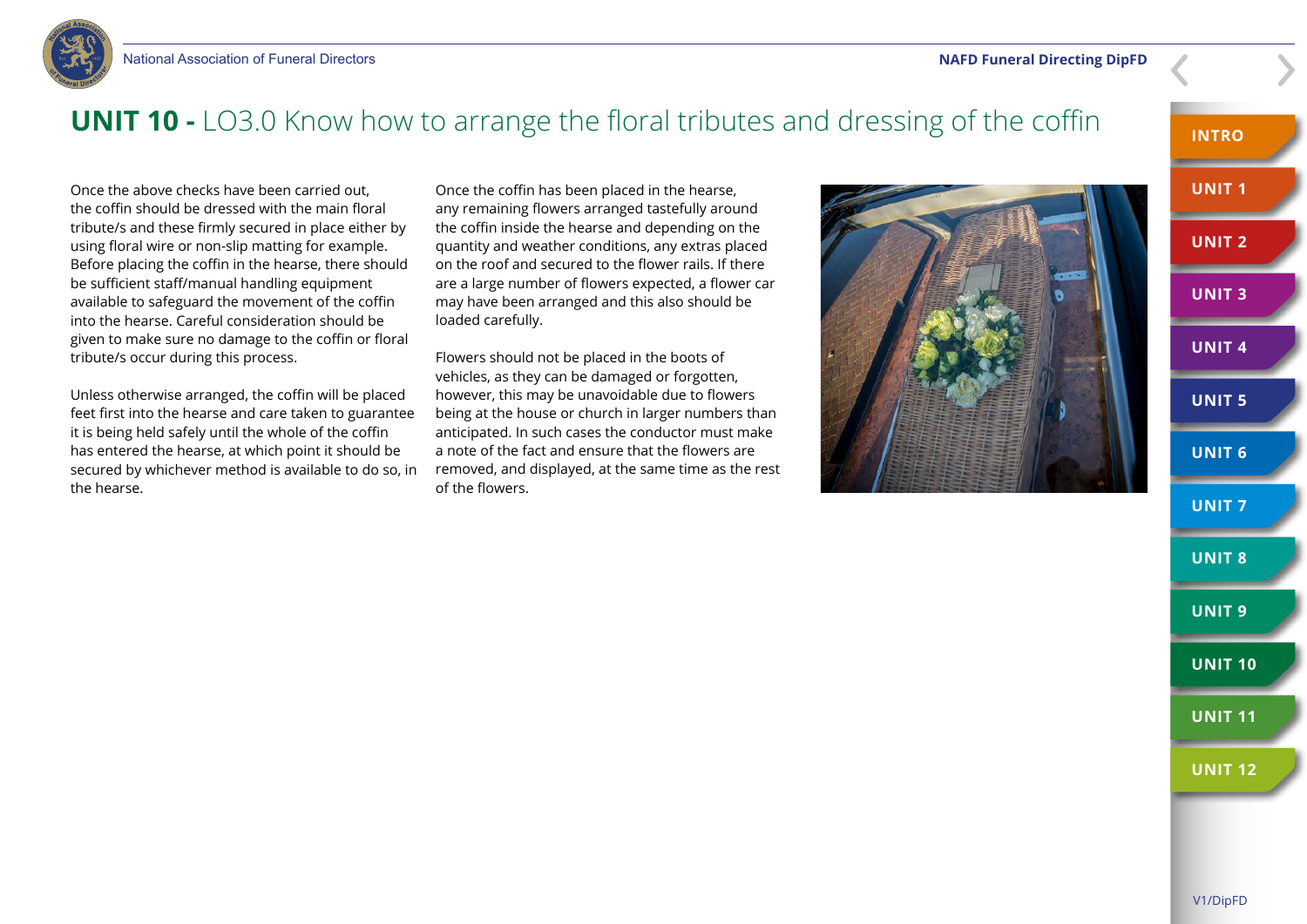

### **UNIT 10 -** LO4.0 Understand the final checks prior to the funeral taking place

#### **Last Minute Checks**

Once the conductor is conversant with the details of the funeral, the following checks should be made as part of planning and preparation:

- **Ensure no last-minute changes have been made** to the arrangements – check all arrangement documentation and additional notes
- Are there any special instructions with regard to the route, 'No Parking' signs etc.?
- $\blacksquare$  lewellery any to be removed and/or returned to the family
- $\blacksquare$  Has the client asked for the coffin to be shouldered?

 **NB.** this, as an option, is often down to company policy and procedures

- **Flowers check main tributes have arrived and are** not damaged
- $\blacksquare$  Identity check correct deceased person, coffin and coffin plate
- Check coffin is undamaged and polished.
- Do colleagues understand their responsibilities with regard to destination, route, special instructions, and place of return?
- $\blacksquare$  Is the team and any vehicles being used, smart and clean?
- As previously stated, in addition to checking the work programme, it is also necessary to run through the following before leaving the office with all funeral team members:
- Verify if the officiant has asked to be collected enroute
- $\blacksquare$  Is an urn or casket to be taken to the crematorium?
- Do you have everything with you that you need for
- the funeral service?
- Service sheets
- Photographs
- Online downloads / CDs
- Attendance cards and pens
- Has special music been ordered for the crematorium (e.g. Wesley system)?
- Are trestles, wheel bier, webs, a pall, grave struts or putlocks required?
- $\blacksquare$  Flowers that have arrived at the funeral home are checked to ensure they are not damaged
- Final Identity check correct deceased, coffin and coffin plate
- $\blacksquare$  Flowers that have arrived at the funeral home should be checked and listed
- $\blacksquare$  If donations have been requested, has a collection plate(s) and suitable notice(s) been placed in the Church or at the place of committal?
- **Tissues are available in the limousines**
- Umbrellas sufficient for the main mourners.



**INTRO**